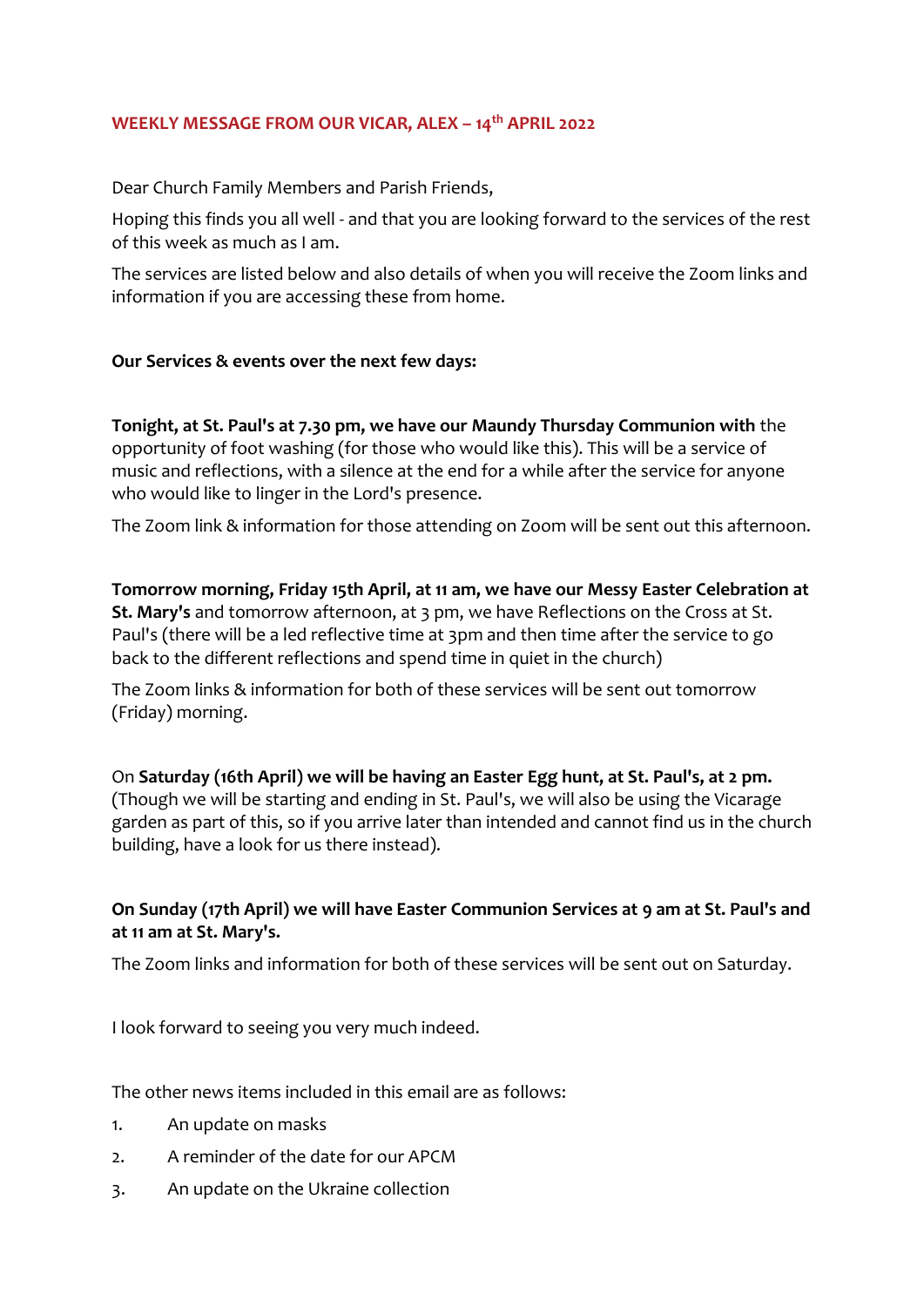- 4. Our next food bank collection
- 5. A message from George Drewitt
- 6. A message from Jim Illingworth

Love and prayers

Alex

#### --------------------------------------------------------------------------------------------------------------------------------

## **1. An update on masks**

Thank you very much to all who sent responses to my request for your opinions and helpful suggestions on mask wearing and covid safety, now that the spring has arrived and the virus is less dangerous than it was for its first 2 years.

I received 37 responses and quite a few other people also kindly said that they hadn't remailed because they were happy to go along with any choices made.

Of the 37 responses, 17 said they would like to stop wearing masks, 7 said they didn't mind and 13 said that they would prefer us to keep them.

This indicates that there is a majority who would prefer for mask wearing to be free choice from now on (anyone can still wear a mask if we wish to!), but that there are still some of us who would like to wear them.

Therefore we have decided to make masks optional, with the following additional provisions (all based on the suggestions which were sent):

- 1. Zoom will continue to be available for our Sunday services
- 2. There will be an area of seating available in services in both churches, which will be specifically for anyone who would like still to wear a mask and would prefer to be surrounded by others also wearing masks
- 3. Everyone will be asked to still bring a mask to church (even if choosing not to wear them for the majority of the time) so that:

a) if chatting with someone e.g. before or after the service who would prefer us to wear one, we can put it on for that short while to help them to feel more comfortable at ease

b) we will continue to wear masks when receiving communion for a little while longer - this was suggested by several responders, but is also a personal request to enable me (as I get very close to everyone at this point) to continue to protect Michael (who is one of our church family members who is particularly vulnerable) for a little while longer (this will be kept under review and will not be forever!)

Other items raised through the responses were:

a. Quite a few people asked if all of us could be reminded to not come to church if we are experiencing any covid symptoms - and also that we may wish to wear a mask if we have an ordinary cough or cold for additional protection for others

b) Several people asked about communion and, whilst recognising that it is wise not to share the common cup and to take communion in one kind for the current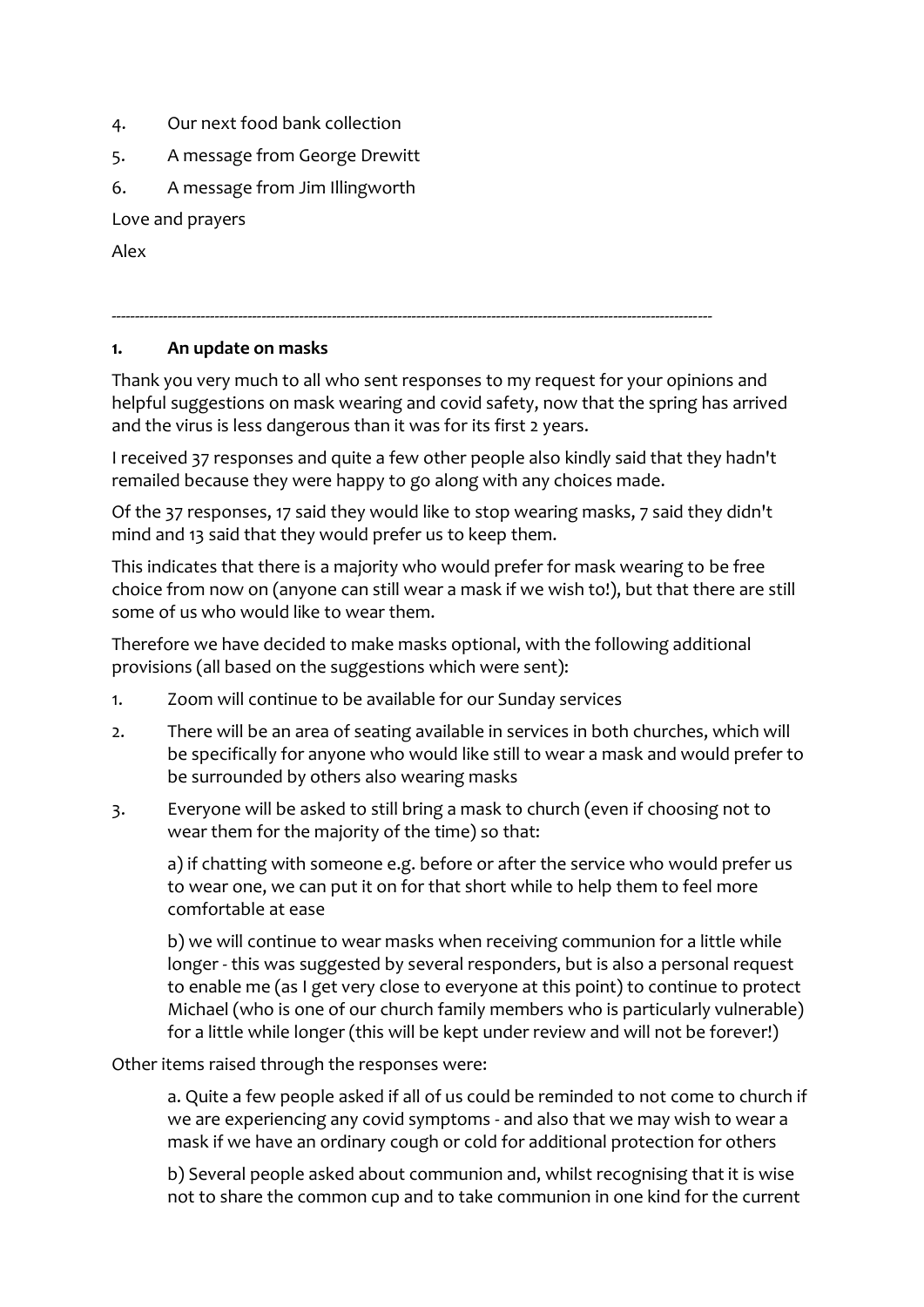time, some people have been wondering whether there are any healthy alternative ways to take the wine as well.

It is Church of England Canon Law that communion is only received through the common cup, so in usual circumstances we would be breaking the rules to take communion in any other way. However there have been various communications from the Diocese and discussions in our deanery about this recently, so I will do some more research and see what, if any, alternative may be possible for us, whilst sharing the common cup continues to be a significant health risk. This will be discussed at the next PCC and then shared with the church family.

c) Several people made comments about the St. Mary's coffee area, asking whether people could move off quickly, once drinks have been collected, as this gets very crowded and is tricky to navigate

Some of you also made comments about circumstances which are more personal to you - and I hope I have picked up on these in other messages, but please do chat if there is something you would still like to draw to my attention.

# **2. A reminder of the date for our next APCM:**

Our APCM (Annual Parochial Church Meeting) will be on Monday 25th April, at 7.30 pm. More information will follow next week, but please save this date and time in your diaries. It will be an opportunity to review the last year and also to think towards the future together.

# **3. An update on the Ukraine collection**

Thank you again for the wonderful contributions to our collection for Ukraine. They have been safely delivered to the Ashley Centre in Epsom (2 large carloads) and will be going on lorry number 12 (Surrey Stands with Ukraine has sent out 11 Lorries and 1 taxi so far) to the Polish border with Ukraine, where they will be distributed to those in need.

Some of you also kindly made financial donations, totalling £235 (some have also given directly on the website). This has also been passed to the charity.

Thank you all.

# **4. Our next Foodbank collection**

Our next food bank collection will be on Wednesday 20th April, from 2-4 pm, outside St. Mary's.

The items particularly needed by the foodbank at this time are as follows:

Long-life sponge puddings, powdered milk, chocolate spread, spaghetti in sauce, custard, rice pudding, sugar (500g bags please), shampoo, conditioner, shaving foam, adult toothbrushes and toothpaste, deodorant, loo roll, long-life milk (semi-skimmed and full fat only please), long-life fruit juice, small snack sized chocolate (freddos, penguin bars etc), hot water bottles.